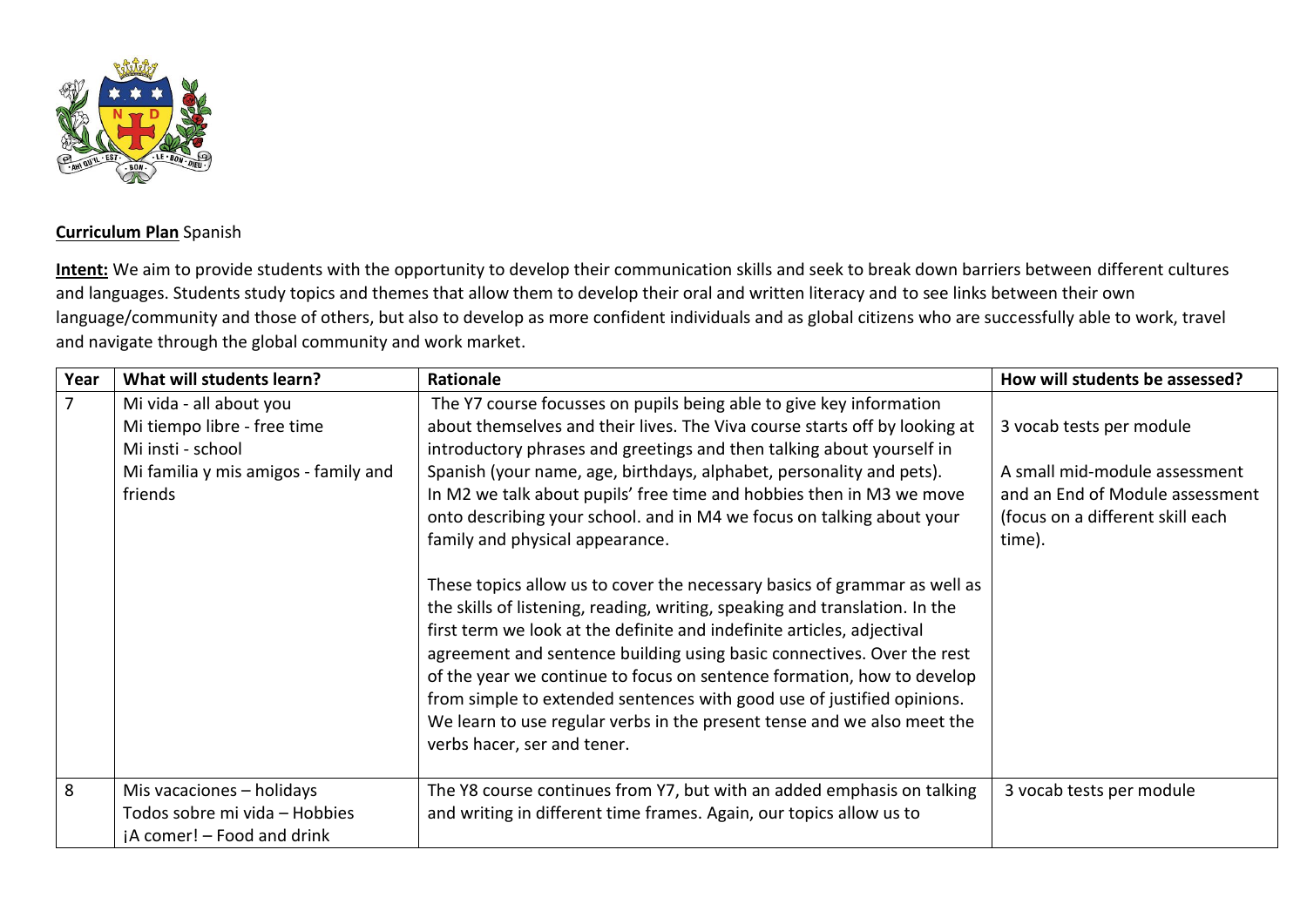|   | ¿Qué hacemos? - Arranging to go out                                                                                                                                                                                                              | reinforce and build up pupils' knowledge of grammar as well as to<br>develop the skills of listening, reading, writing, speaking and translation.<br>We start Y8 by learning how to describe where you go on holiday and<br>what you do on holiday. At this point we introduce the past (preterite)<br>tense and how to talk about a previous holiday. In the second module we<br>look at technology, music, TV, and we continue to focus on the preterite<br>tense and how to use it alongside the present tense. In Module 3 we look<br>at food and drink, giving opinions ordering food and we also introduce<br>the immediate future tense. In Module 4 we look at arranging to go out<br>and making plans, with an introduction to "mi gustaria". We also look at<br>clothes and reflexive verbs are introduced at this point. By this point                                                                                                                                                                                                                                                                                                                                                          | A small mid-module assessment<br>and an End of Module assessment<br>(focus on a different skill each<br>time)                                                                                                      |
|---|--------------------------------------------------------------------------------------------------------------------------------------------------------------------------------------------------------------------------------------------------|------------------------------------------------------------------------------------------------------------------------------------------------------------------------------------------------------------------------------------------------------------------------------------------------------------------------------------------------------------------------------------------------------------------------------------------------------------------------------------------------------------------------------------------------------------------------------------------------------------------------------------------------------------------------------------------------------------------------------------------------------------------------------------------------------------------------------------------------------------------------------------------------------------------------------------------------------------------------------------------------------------------------------------------------------------------------------------------------------------------------------------------------------------------------------------------------------------|--------------------------------------------------------------------------------------------------------------------------------------------------------------------------------------------------------------------|
|   |                                                                                                                                                                                                                                                  | there is a strong focus on recognising and using all three-time frames<br>together in our work.                                                                                                                                                                                                                                                                                                                                                                                                                                                                                                                                                                                                                                                                                                                                                                                                                                                                                                                                                                                                                                                                                                            |                                                                                                                                                                                                                    |
| 9 | Module 1 - ¡Desconéctate! (AQA sub-<br>theme - Travel and tourism)<br>Module 5 - Ciudades (AQA sub-<br>theme - Home, town, neighbourhood<br>and region)<br>Module 8 - Hacia un mundo mejor<br>(AQA sub-theme - Social Issues /<br>Global issues) | As we move into the GCSE course, we look first of all at the course and<br>how it will be assessed. As with KS3, this year pupils continue to develop<br>and build upon their skills of listening, speaking, reading and writing, also<br>translation.<br>We study all content relating to AQA Theme 2 in Y9.<br>As a branching topic, our first module revisits the topic of holidays and<br>recaps / reinforce previous KS3 learning, as well as adding additional<br>vocabulary and structures. Pupils learn to describe their typical holidays,<br>a holiday in the past and where they would like to go in the future. At<br>this point we recap the present tense and the preterite tense and we<br>also see the imperfect tense (in varying complexity depending on sets).<br>In M5 we study vocab for places in town, adjectives to describe where<br>you live, the weather and directions, and pupils learn to describe where<br>they live in detail and how to express justified opinions on where they<br>live and the positives and negatives.<br>In M8 we look at environmental issues and pupils learn to describe<br>environmental issues in the World, what they and others do to help the | 3 vocab tests per module<br>A small mid-module assessment<br>and an End of Module assessment<br>(focus on a different skill each<br>time).<br>End of Y9 assessment - listening,<br>reading and writing (40 words). |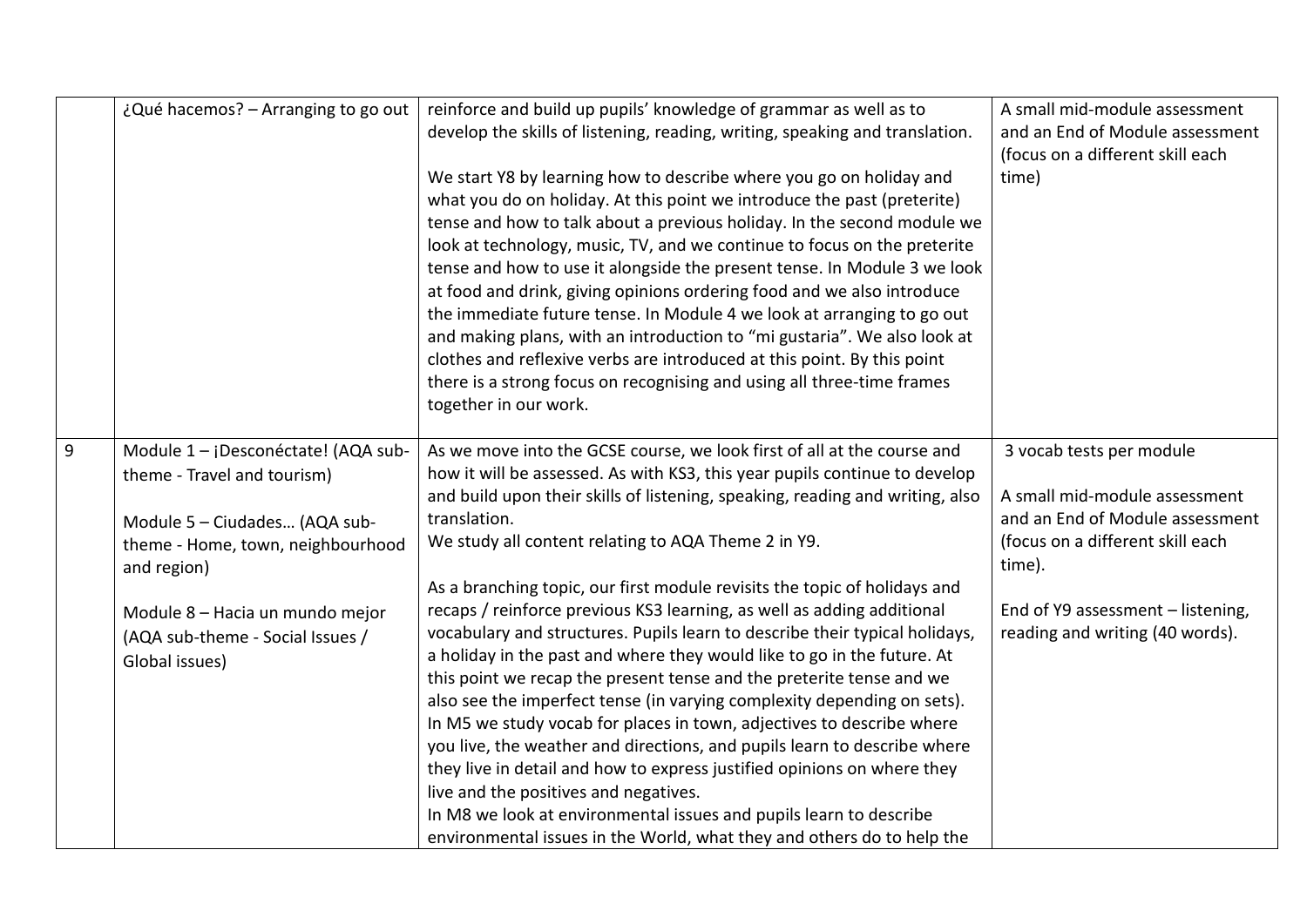|    |                                                                                                                                                                                                                                                            | environment and why it is important to help the environment.<br>Developed opinions and use of new sophisticated phrases to give<br>opinions are used. We look at charity work and social issues such as<br>homelessness. We also learn to talk about diet, alcohol, cigarettes and<br>drugs and how to talk about healthy lifestyles. At this point we focus on<br>the Conditional and Future tenses (again in varying complexity<br>depending on sets). In this unit, we look at giving strong justified<br>opinions using a range of more sophisticated phrases, and creating more<br>extended descriptions.                                                                                                                                                                                                                                                                                                                                                                                                                                                                                                                                                                                                                                                                                                                                                                                                                                                                                                                                                                                                              |                                                                                                                                                                                                                              |
|----|------------------------------------------------------------------------------------------------------------------------------------------------------------------------------------------------------------------------------------------------------------|-----------------------------------------------------------------------------------------------------------------------------------------------------------------------------------------------------------------------------------------------------------------------------------------------------------------------------------------------------------------------------------------------------------------------------------------------------------------------------------------------------------------------------------------------------------------------------------------------------------------------------------------------------------------------------------------------------------------------------------------------------------------------------------------------------------------------------------------------------------------------------------------------------------------------------------------------------------------------------------------------------------------------------------------------------------------------------------------------------------------------------------------------------------------------------------------------------------------------------------------------------------------------------------------------------------------------------------------------------------------------------------------------------------------------------------------------------------------------------------------------------------------------------------------------------------------------------------------------------------------------------|------------------------------------------------------------------------------------------------------------------------------------------------------------------------------------------------------------------------------|
| 10 | Module 3 - Mi gente (AQA sub-<br>theme - Me, my family and friends)<br>Module 4 - Intereses e influencias<br>(AQA sub-theme -Technology in<br>everyday life / Free-time activities)<br>Module 6 - De costumbre (AQA sub-<br>theme - Customs and festivals) | In Year 10 pupils continue to develop and build upon their skills of<br>listening, speaking, reading and writing, also translation, focusing on AQA<br>Theme 1 content. We work mostly at Foundation Level, but begin to<br>introduce some Higher-Level style questions where appropriate.<br>Our first module revises and builds upon the KS3 topic of family and<br>friends, describing yourself and others and talking about relationships.<br>We revisit the present, past and future tenses and also meet the present<br>continuous.<br>In Module 4 we again revisit previous learning on the topic of free time,<br>looking at sport, TV, film, music, books and technology. We speak and<br>write in extended sentences, with a focus on opinions and justification.<br>The perfect tense is introduced here (as appropriate for the set).<br>In Module 6 we look at food and drink, describing what you eat and drink<br>for different occasions / meals and your opinions. We meet phrases for<br>ordering food and drink in restaurants or shops and also daily routine.<br>We then look at the different festivals and special occasions of the<br>Hispanic world. Pupils learn to describe in extended language what they<br>do for different special occasions and how to describe a special occasion<br>in the past. Again, this allows us to develop further competence in the<br>use of the three main time frames, but here we also put an emphasis on<br>narrating skills, using sequencers and giving extended descriptions. Pupils<br>are able to use an increasingly sophisticated range of tenses and | 3 vocab tests per module<br>A small mid-module assessment<br>and an End of Module assessment<br>(focus on a different skill each<br>time).<br>End of Year assessment - Listening,<br>reading and writing (90 / 150<br>words) |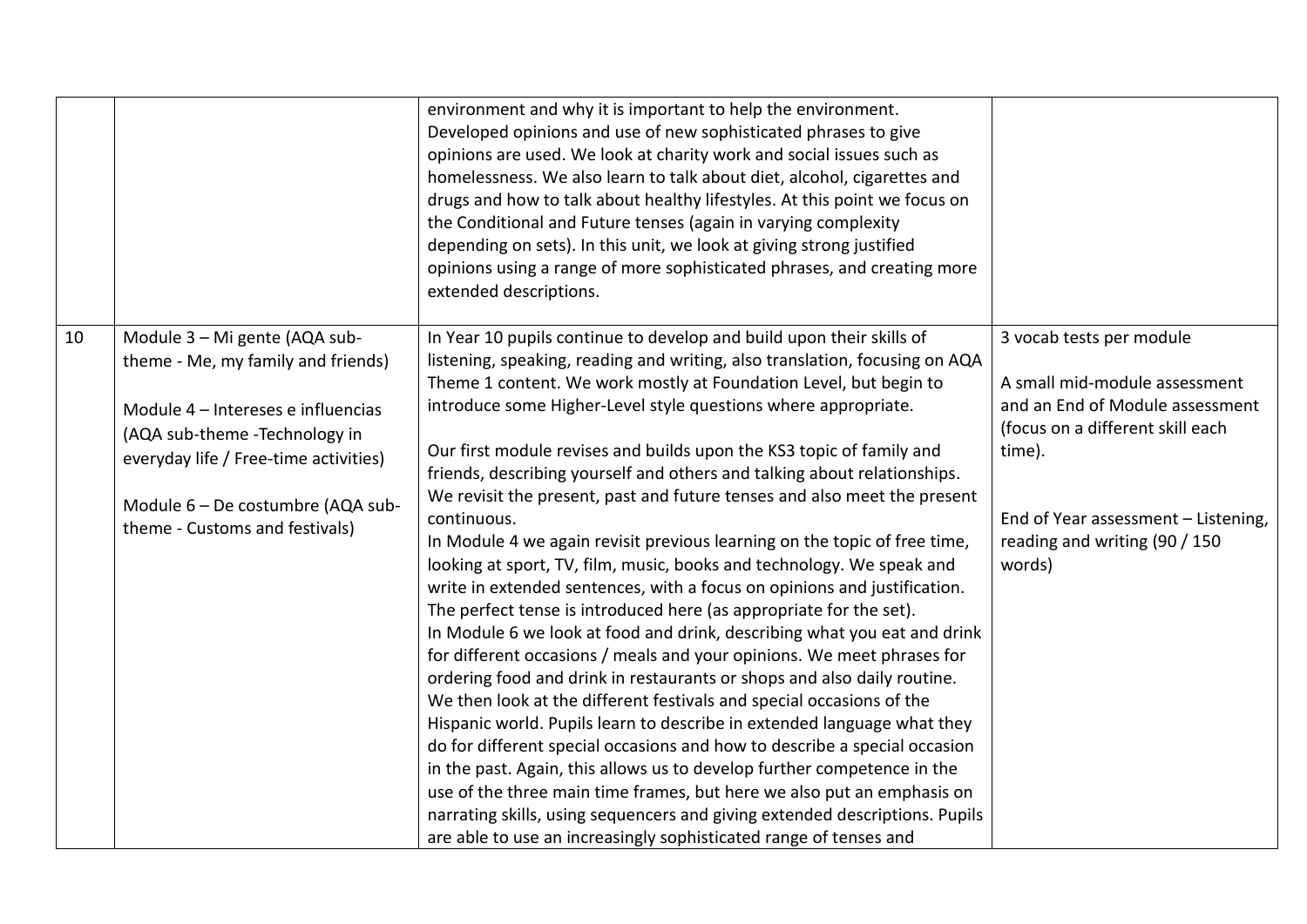|    |                                                                                                                                                                                                                              | structures in their work, considering the overlap questions between<br>Foundation and Higher Level.                                                                                                                                                                                                                                                                                                                                                                                                                                                                                                                                                                                                                                                                                                                                                                                                                                                                                                                                                                                                                                                                                                                                                                                                     |                                                                                                                                                                                               |
|----|------------------------------------------------------------------------------------------------------------------------------------------------------------------------------------------------------------------------------|---------------------------------------------------------------------------------------------------------------------------------------------------------------------------------------------------------------------------------------------------------------------------------------------------------------------------------------------------------------------------------------------------------------------------------------------------------------------------------------------------------------------------------------------------------------------------------------------------------------------------------------------------------------------------------------------------------------------------------------------------------------------------------------------------------------------------------------------------------------------------------------------------------------------------------------------------------------------------------------------------------------------------------------------------------------------------------------------------------------------------------------------------------------------------------------------------------------------------------------------------------------------------------------------------------|-----------------------------------------------------------------------------------------------------------------------------------------------------------------------------------------------|
| 11 | Module 2 - Mi vida en el insti (AQA<br>sub-theme - My school/ college / My<br>studies / Education post-16)<br>Module $7 - iA current$ (AQA sub-<br>theme - Job, career choices and<br>ambitions)<br>Revision and exam skills | In Year 11 pupils continue to develop and build upon their skills of<br>listening, speaking, reading and writing, also translation, within AQA<br>Theme 3. Pupils work at Foundation or Higher Level.<br>In M2 we revisit the KS3 topic of school, and pupils learn to describe their<br>school, their opinions of different subjects, teachers and rules. Pupils<br>learn to give an account of a typical school day, using sequencers and<br>narration. We talk and write in three-time frames and give sophisticated<br>opinions using justification.<br>In M7 we look at jobs and careers. Pupils learn to describe what jobs<br>people have, what they would like to be in the future and why, also to<br>talk about a part-time job and to describe their work experience,<br>narrating accounts in different time frames.<br>At the end of the course we focus on exam skills and preparing for the<br>final exams. We look at example questions and attempt practice essays<br>together for the writing paper, we develop the required skills for the role<br>plays and photo cards as well as practicing and developing confidence for<br>the general conversation part of the speaking exam, and we look at and<br>analyse how to deal with the listening, reading and translation questions. | Vocab tests for each module<br>Mid-module assessment for M2.<br>Mock exam in all four skills<br>(Foundation / Higher)<br>End of M7 assessment as<br>appropriate.                              |
| 12 | Social Issues and Trends:<br>Modern and traditional values<br>(Los valores tradicionales y<br>modernos)<br>Cyberspace (El ciberespacio)<br>Equal rights (La igualdad de<br>los sexos)                                        | In Year 12 the course is split between two teachers. With teacher 1,<br>following on from GCSE content, we begin by studying the topic of<br>Modern and traditional values (starting with family) and with teacher 2<br>pupils focus first on transition and grammar before studying the topic of<br>Cyber-space. Both of these topics follow on from familiar GCSE topics<br>and function as branching topics between KS4 and KS5.<br>Teacher 1 then leads on the study of the first literary topic, the study of<br>the film "Volver", where pupils learn to analyse and evaluate the film,                                                                                                                                                                                                                                                                                                                                                                                                                                                                                                                                                                                                                                                                                                           | Vocab tests for each sub-topic<br>End of topic assessment -<br>listening, reading, essay, stimulus<br>speaking card.<br>End of Year assessment - listening,<br>reading and writing, speaking. |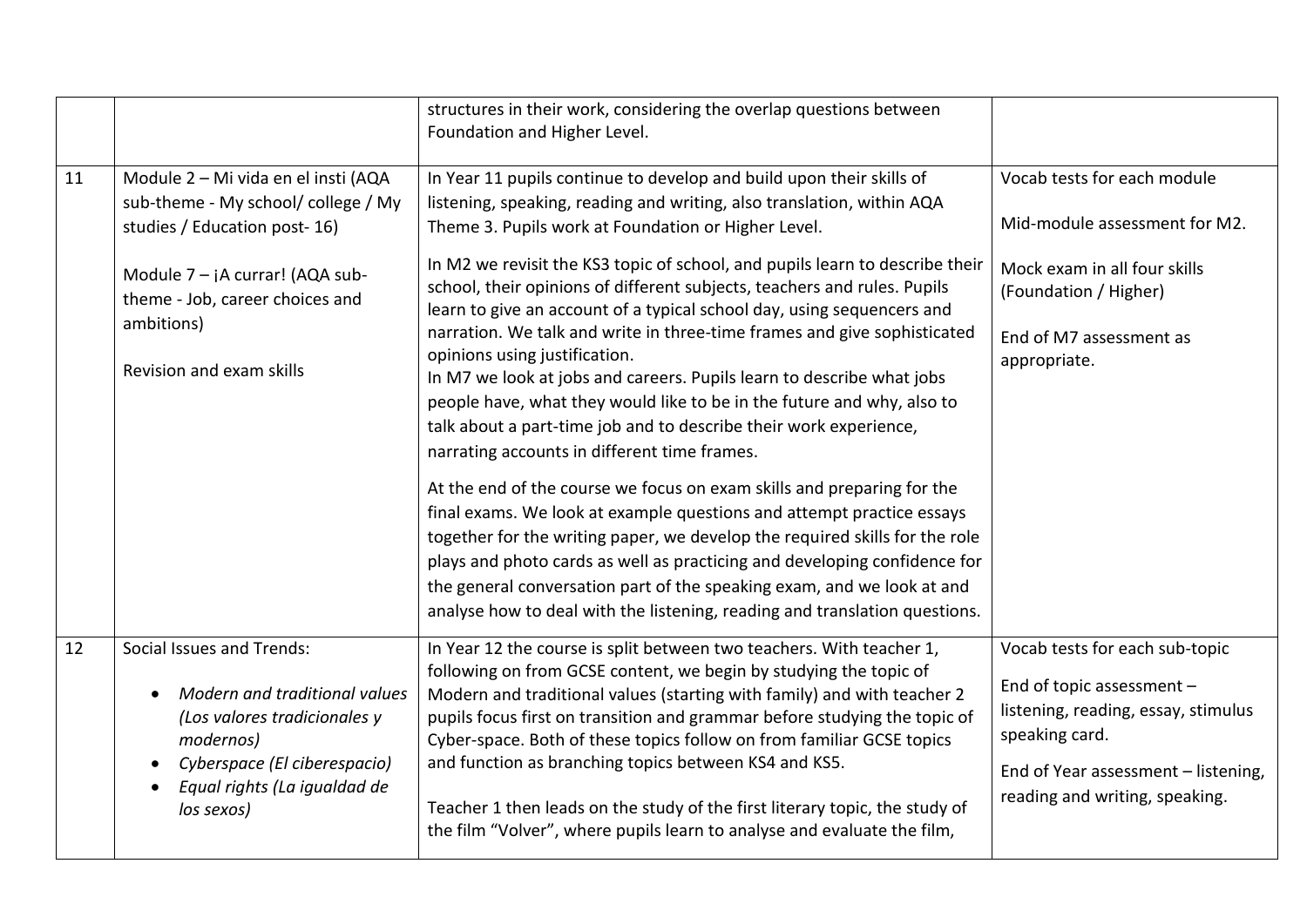|    | <b>Policial and Artistic Culture:</b>                                                                                                                      | including its characters, themes and techniques. They learn to write                                                                                                                                                                                                                                                                                                       | Essay on film where possible.                                                       |
|----|------------------------------------------------------------------------------------------------------------------------------------------------------------|----------------------------------------------------------------------------------------------------------------------------------------------------------------------------------------------------------------------------------------------------------------------------------------------------------------------------------------------------------------------------|-------------------------------------------------------------------------------------|
|    | Modern day idols (La<br>$\bullet$<br>influencia de los ídolos)<br>Spanish regional identity (La<br>$\bullet$                                               | essays in the target language in preparation for paper 2.<br>With teacher 1 we then move onto the study of Modern-day idols and<br>culture and with teacher 2 we look at Equal Rights. The third topics are                                                                                                                                                                |                                                                                     |
|    | identidad regional en España)<br>Cultural heritage (El<br>patrimonio cultural)                                                                             | Spanish regional identity and Cultural heritage. There is a large emphasis<br>on the whole Spanish-speaking World, and pupils learn to give clear<br>examples, evidence and justification for their views and opinions. Pupils<br>gain a developed knowledge of the cultures of different Hispanic                                                                         |                                                                                     |
|    | Film-Volver                                                                                                                                                | countries as well as developed linguistic competence. Pupils develop<br>their skills in listening, reading, writing, speaking and translation.                                                                                                                                                                                                                             |                                                                                     |
|    | Grammar                                                                                                                                                    |                                                                                                                                                                                                                                                                                                                                                                            |                                                                                     |
|    | <b>IRP</b>                                                                                                                                                 | Pupils also begin to consider and plan what they would like to research<br>for their Individual Research Project towards the end of Y12 in readiness<br>for Y13.                                                                                                                                                                                                           |                                                                                     |
|    |                                                                                                                                                            | Much of the grammatical content of the A-Level course is covered in Y12.<br>This allows pupils to speak and write in appropriately more sophisticated<br>language as is required for essay writing and IRP preparation by the end<br>of the year.                                                                                                                          |                                                                                     |
| 13 | Social Issues and Trends                                                                                                                                   | Pupils begin Y13 studying the novel « Réquiem por un campesino                                                                                                                                                                                                                                                                                                             | Vocab tests for each sub-topic                                                      |
|    | Immigration (La inmigración)<br>$\bullet$<br>Racism (El racismo)<br>Integration (La convivencia)                                                           | español » and also continue to work on their IRP in more detail and<br>depth. Through study of the novel, its character, themes and literary<br>techniques, pupils are prepared for the essay exam paper 2, but are also<br>introduced to Spanish literature ready for potential further study. They<br>also learn how to deal with reading an entire literary work, using | End of topic assessments -<br>listening, reading, essay, stimulus<br>speaking card. |
|    | <b>Political and Artistic Culture</b>                                                                                                                      | skimming and scanning skills and also reading for detail, using quotations<br>and relevant sections of the text to support their ideas.                                                                                                                                                                                                                                    | Mock exam                                                                           |
|    | Today's youth, tomorrow's<br>$\bullet$<br>citizens (Jóvenes de hoy,<br>ciudadanos del mañana)<br>Monarchies and dictatorships<br>(Monarquías y dictaduras) | Via the IRP pupils develop their independent research skills ready for<br>study post-18, as well as their presentation skills and their ability to talk<br>about an aspect of Hispanic culture in depth, expressing opinions and<br>using evidence and facts to support their arguments.                                                                                   |                                                                                     |